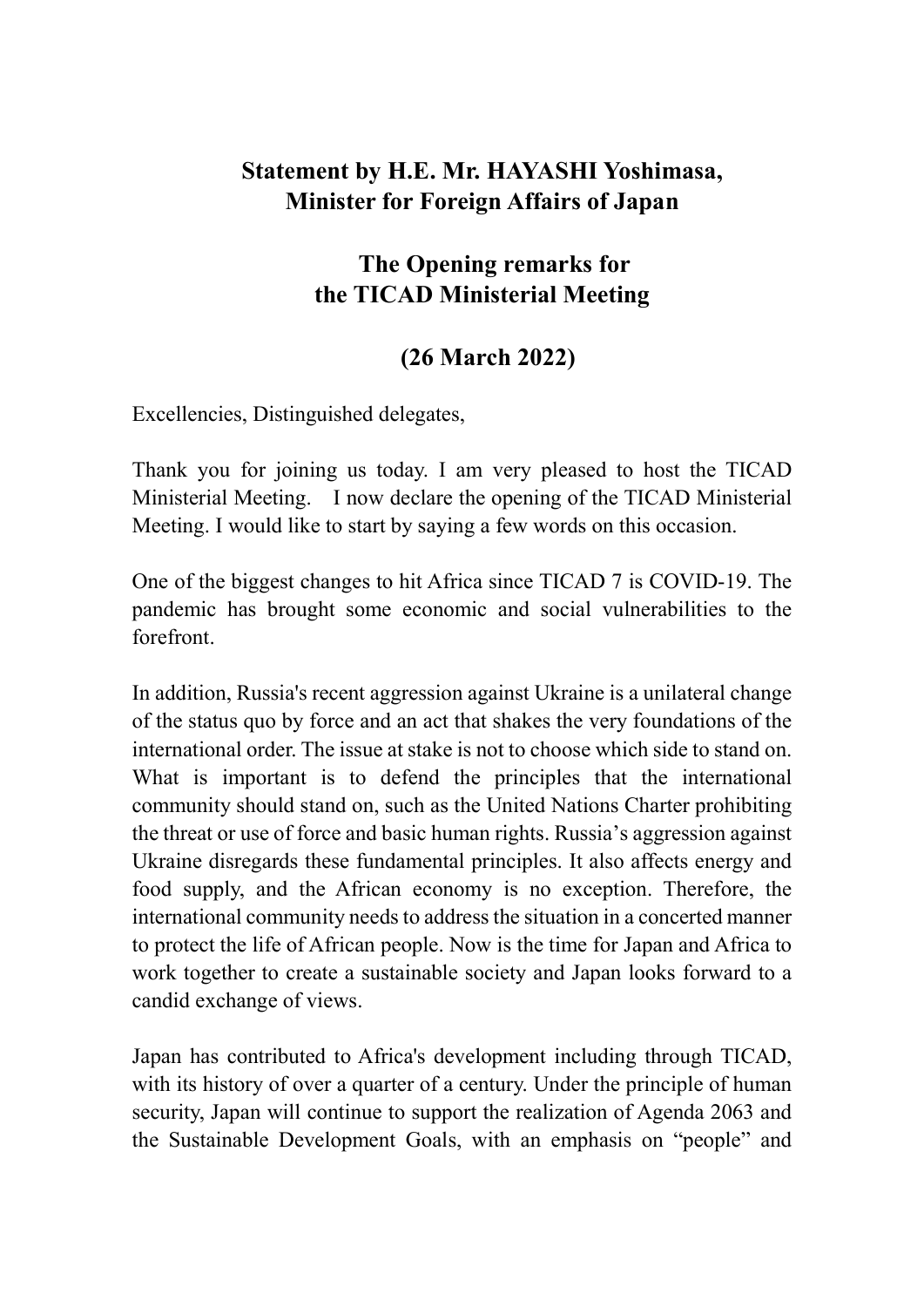"quality growth". Based on these thoughts, I would like to state three ideas.

Firstly, in order to build a resilient economy for build back better, Japan will support private companies' expansion into Africa. Today, we are joined by Mr. Iwai, Chairman of the Africa Project Team of Keizai Doyukai, who can share business perspective. We also recognize entry into force of the African Continental Free Trade Area as Africa's political will towards regional integration. We should capitalize on this momentum and use the power of the private sector as a driving force to set out a pathway for development in the post-COVID-era.

Secondly, based on the principle of human security, we will redouble our efforts, towards a sustainable and resilient society in the health sector where vulnerabilities have been exposed by the pandemic, with a view to achieving universal health coverage. In addition, we will commit to human resources development of those who will contribute to African development in the post-COVID-era as well as to the resolution of pressing environmental issues.

Thirdly, universal values such as freedom, democracy, human rights and the rule of law have been seriously challenged. Against this backdrop, Japan is determined to establish a free and open international order based on the rule of law under the vision of a "Free and Open Indo-Pacific (FOIP)". In cooperation with African countries, we will aim to realize peace and prosperity in the Asia-Africa region, and the world as a whole.

In today's "Economy" session, we will discuss measures to address economic disparities and achieve sustainable and inclusive growth. In order to achieve build back better and promote the SDGs, it is important to encourage more private investment, while leveraging digital and other means.

Therefore, looking ahead to TICAD 8, Japan will propose specific measures to support solution-oriented businesses on social issues, with particular focus on startups. In addition, we will cooperate to expand "green" related businesses with a view to promoting decarbonization as a new driving force for Africa's development.